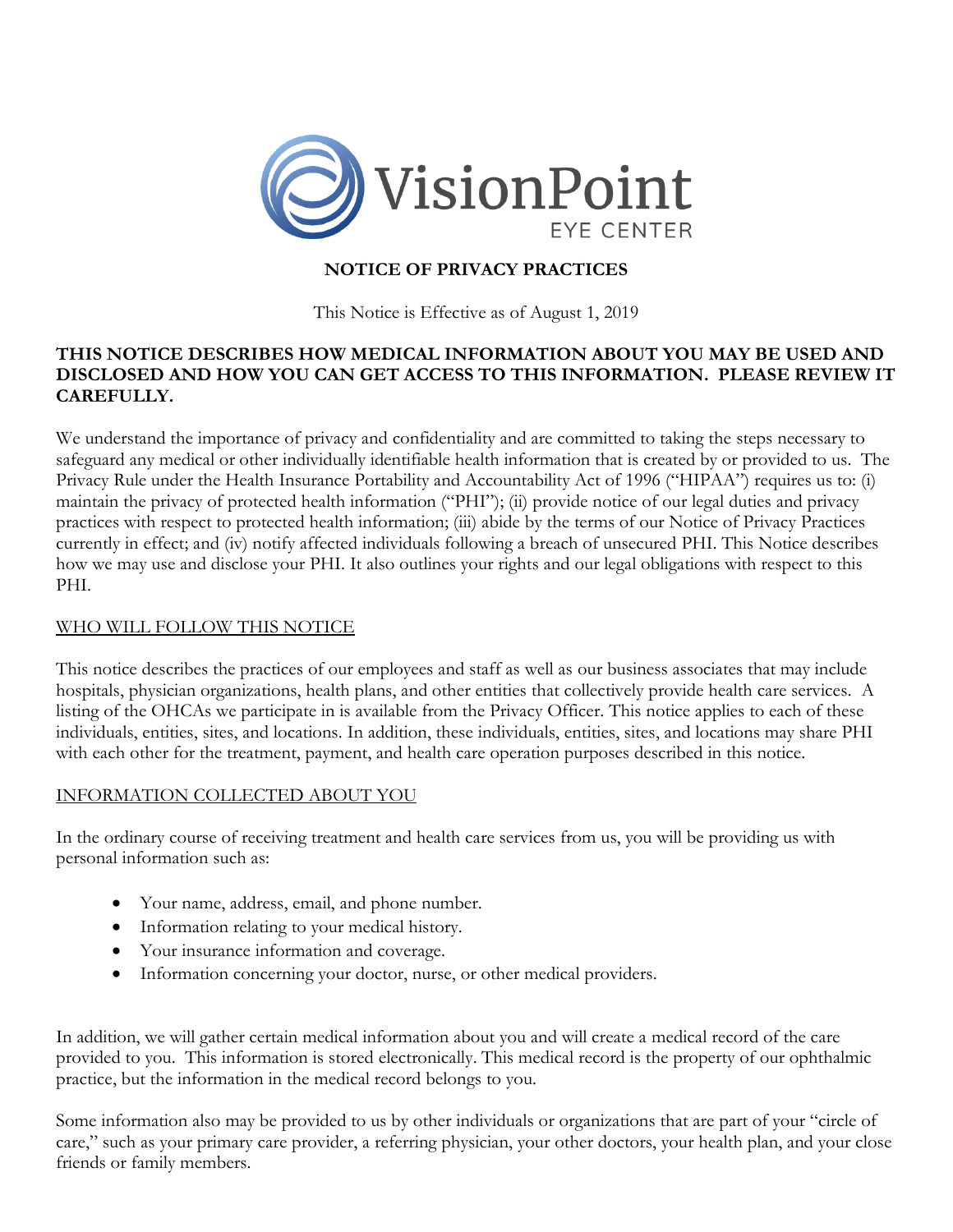# HOW WE MAY USE AND DISCLOSE INFORMATION ABOUT YOU

The law permits us to use and disclose personal and identifiable health information about you for the following purposes:

Treatment. We may use your PHI in order to provide your medical care. For example, we may use your medical history to assess the health of your eyes. We may disclose information to others who are involved in providing your care. For example, we may share your medical information with other health care providers who will perform services that we do not (such as your primary care physician or eye subspecialists); a pharmacist who needs your medical information to dispense a prescription to you; or a laboratory that performs a test we order for you.

Payment. We may use and disclose your PHI to bill for our services and to collect payment from you or your insurance company. For example, we may need to give a payer information about your current medical condition so that it will pay us for the eye examinations or other services that we have furnished you. We may also need to inform your payer of the treatment you are going to receive in order to obtain prior approval or to determine whether the service is covered.

Health Care Operations. We may use and disclose your PHI for the general operation of our business. For example, we sometimes arrange for auditors or other consultants to review our practices, evaluate our operations, and tell us how to improve our services. Or, for example, we may use and disclose your health information to review the quality of services provided to you. We may also share medical information about you with the other health care providers, health care clearinghouses, and health plans that participate with us in OHCAs for any of the OHCAs' health care operations.

Required by Law. As required by law, we will use and disclose your PHI, but we will limit our use or disclosure to the relevant requirements of the law.

Public Health. We may disclose your PHI to a public health authority authorized to collect or receive PHI for the purpose of preventing or controlling disease, injury, or disability. We may also use and disclose your PHI in order to notify persons who may have been exposed to a disease or who are at risk of contracting or spreading a disease.

Abuse or Neglect. As required or authorized by law, we may disclose PHI to a public health authority or other government authority authorized by law to receive reports of child, elder, or dependent abuse or neglect or domestic violence.

Food and Drug Administration. We may disclose PHI to a person subject to the jurisdiction of the Food and Drug Administration for the following activities: to report adverse events, product defects or problems, or biological product deviations; to track products; to enable product recalls, repairs, or replacements; or to conduct postmarketing surveillance.

Serious Threat. Consistent with applicable law, we may disclose your PHI when necessary to prevent a serious threat to the health and safety of you or others.

Health Oversight Activities. We may disclose your PHI to health oversight agencies as authorized or required by law for health oversight activities such as audits, investigations, inspections, licensure, or disciplinary actions, and civil, criminal, or administrative proceedings or actions.

Judicial and Administrative Proceedings. We may disclose your PHI in the course of administrative or judicial proceedings (a) to the extent expressly authorized by order of a court or administrative tribunal or (b) in response to a subpoena, discovery request, or other lawful process that is not accompanied by a court or administrative order if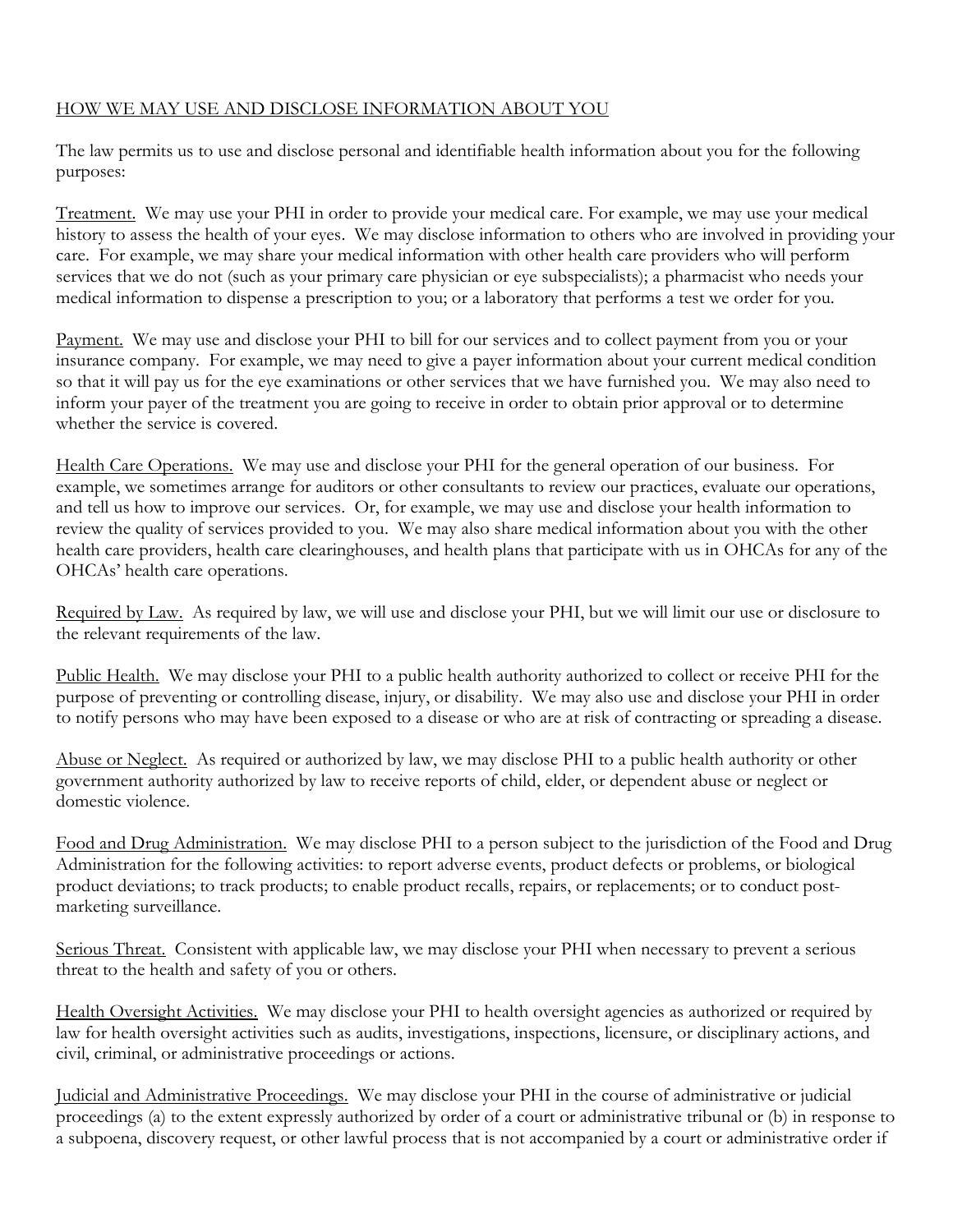reasonable efforts have been made to (i) notify you of the request and you have not objected or your objections have been resolved by a court or administrative tribunal or (ii) secure a qualified protective order.

Law Enforcement. We may disclose your PHI as required by law to assist law enforcement to identify or locate a suspect, fugitive, material witness, or missing person, or for purposes of complying with a court order, warrant, or grand jury subpoena.

Coroners and Funeral Directors. We may disclose a patient's health information (1) to a coroner or medical examiner to identify a deceased person or determine the cause of death and (2) to funeral directors as necessary to carry out their duties.

Organ Donation. As authorized by law, we may disclose your PHI to organ procurement organizations, transplant centers, and eye or tissue banks.

Worker's Compensation. We may disclose your PHI as necessary to comply with workers' compensation laws. For example, to the extent your care is covered by workers' compensation, we will make periodic reports to your employer about your condition. We are also required by law to report cases of occupational injury or occupational illness to the employer or worker's compensation insurer.

Employers. We may disclose your PHI to your employer if we provide health care services to you at the request of your employer, and the health care services are provided either to conduct an evaluation relating to medical surveillance of the workplace or to evaluate whether you have a work-related illness or injury.

Armed Forces. If you are a member of the Armed Forces, we may disclose your PHI for activities deemed necessary by military command authorities. We also may disclose health information about foreign military personnel to their appropriate foreign military authority.

Correctional Institutions. If you are an inmate, we may release your PHI to a correctional institution where you are incarcerated or to law enforcement officials in certain situations such as where the information is necessary for your treatment, health, or safety, or the health or safety of others.

National Security. We may disclose your PHI for national security and intelligence activities and for the provision of protective services to the President of the United States and other officials or foreign heads of state.

Business Associates. We sometimes work with outside individuals and businesses that help us operate our business successfully, such as by providing billing services and IT services. We may disclose your PHI to these business associates so that they can perform the tasks that we hire them to do. We have written contracts with our business associates that require them and their subcontractors to protect the confidentiality and security of your PHI.

Notification and Communication with Family. We may disclose your PHI to notify persons responsible for your care about your location, general condition, or death. We may disclose information to public or private entities authorized to coordinate such notifications for disaster relief purposes. We may also disclose your PHI to someone who is involved with your care or helps pay for your care. Generally, we will obtain your oral agreement before using or disclosing health information in these ways. However, under certain circumstances, such as in an emergency situation, we may make these uses and disclosures without your agreement. If you are unable or unavailable to agree or object, we will use our best judgment in communicating with your family and others.

Facility Directories. We may use your PHI to maintain a directory of individuals in our facility unless you object.

Change of Ownership. In the event that this medical practice is sold or merged with another organization, your medical record will become the property of the new owner, although you will maintain the right to request that copies of your health information be transferred to another physician or medical group.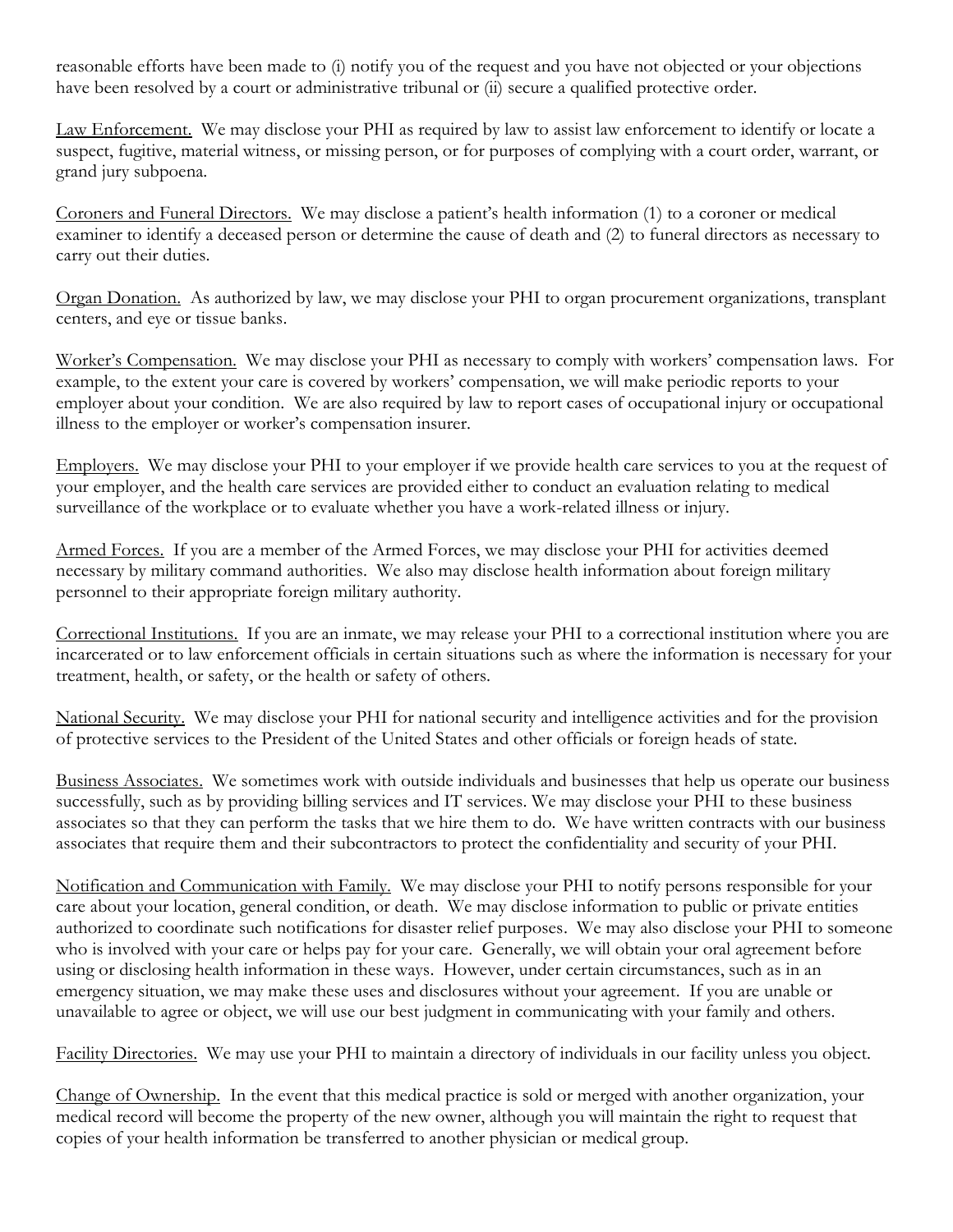Research. In compliance with governing law, we may use or disclose certain information about your condition and treatment for research purposes where your written authorization is not required and an Institutional Review Board or a similar body referred to as a Privacy Board determines that your privacy interests will be adequately protected in the study. We may also use and disclose your PHI to prepare or analyze a research protocol and for other research purposes.

De-identified Information. We may create or distribute de-identified health information by removing all reference to individually identifiable information.

Marketing. We will obtain your prior written authorization before communicating with you (except face-to-face) about products or services related to your treatment or alternative treatments or therapies offered by a third party if we will receive any payment by such third party for this communication. The authorization will disclose whether we receive any compensation for any marketing activity you authorize, and we will stop any future marketing activity if you revoke that authorization.

We do not need your authorization to send you reminders or information about appointments, treatment, or medication that you are currently prescribed, even if we receive compensation from a third party for doing so, as long as the compensation only covers the costs reasonably related to making the communication.

We may communicate with you without your prior authorization:

- about government or government-sponsored public benefit programs such as Medicare or Medicaid;
- about promotional gifts of nominal value;
- and to encourage you to maintain a healthy lifestyle, get routine tests, or participate in a disease management program.

Appointment Reminders. We may use and disclose medical information to contact you as a reminder that you have an appointment or that you should schedule an appointment. If you are not home, we may leave this information in a telephone message, or a message left with the person answering the phone. We may contact you via text, email, or phone. You have the right to request we use your preferred communication method.

Sale of Health Information. We will not sell your health information without your prior written authorization. The authorization will disclose that we will receive compensation for your health information if you authorize us to sell it, and we will stop any future sales of your information if you revoke that authorization.

Psychotherapy Notes. If we have received your psychotherapy notes, we will not use or disclose them without your prior written authorization except for a few exceptions as provided by law.

Immunization Records. We may disclose PHI, limited to proof of immunization, to a school about an individual who is a student or prospective student if the school is required by law to have such proof and we obtain the agreement of the parent or guardian of the unemancipated minor or, if the student is an adult or emancipated minor, that individual.

# OTHER USES AND DISCLOSURES OF PERSONAL HEALTH INFORMATION

We are required to obtain written authorization from you for any uses and disclosures of PHI other than those described above. If you provide us with such permission, you may revoke that permission, in writing, at any time. If you revoke your permission, we will no longer use or disclose your PHI for the reasons covered by your written authorization, except to the extent we have already relied on your original permission.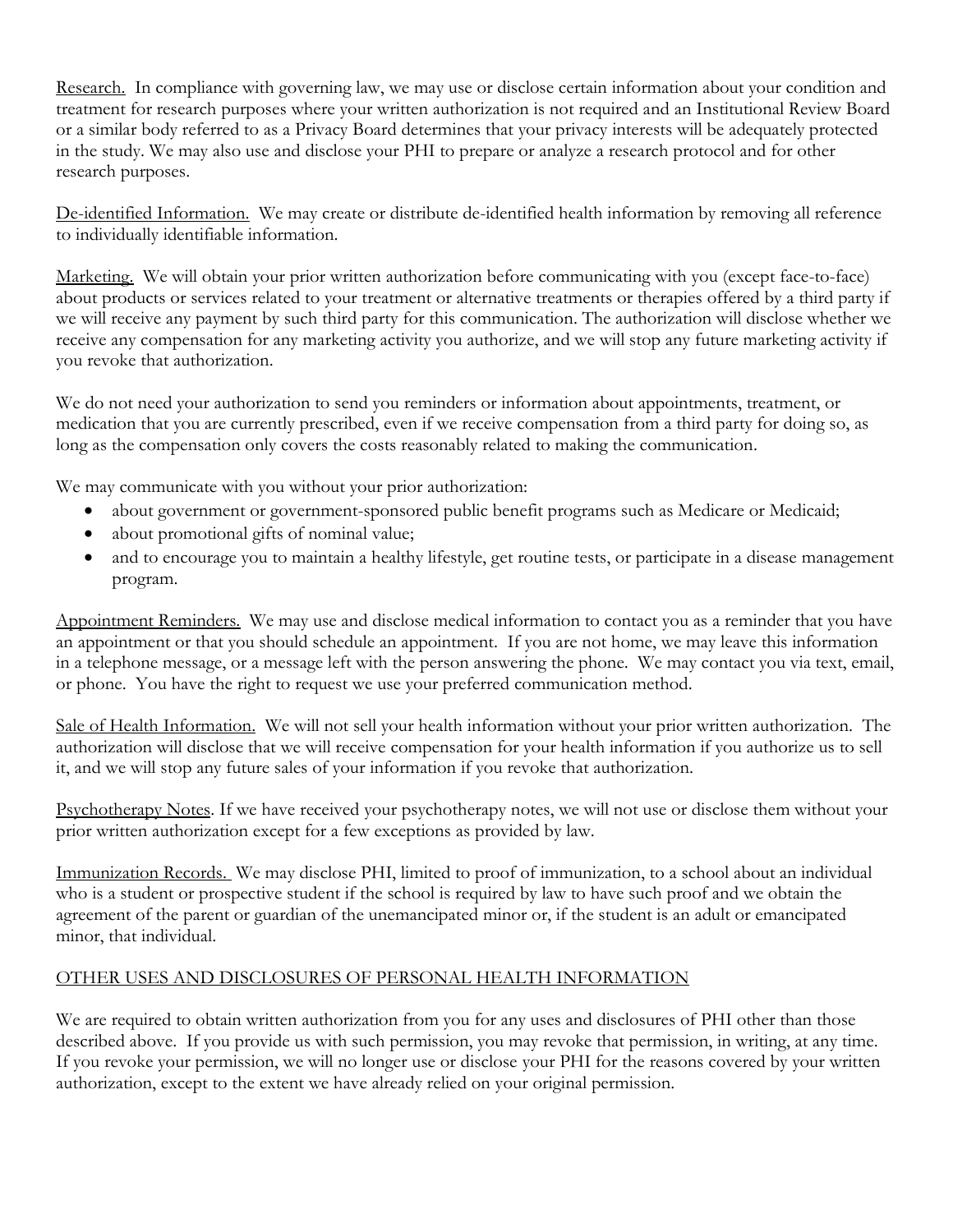## INDIVIDUAL RIGHTS

To exercise any of your rights listed below, please contact our Privacy Officer in writing at the address listed below and include the details necessary for us to consider your request.

Restriction Requests. You have the right to ask for restrictions on certain uses and disclosures of PHI, including disclosure made to persons assisting with your care or payment for your care. We will consider your requests and notify you of the outcome but are not required to accept such requests. If we do agree to a restriction, we must abide by it unless you agree in writing to remove it.

Restricted Disclosures to Health Plans. If you have paid for services "out of pocket" and in full, we will accommodate your request to not disclose PHI related solely to those services to a health plan, unless we must disclose the information for treatment or as required by law.

Specific Communications. You have the right to request that you receive communications containing your PHI from us by specific means or at specific locations. For example, you may ask that we only contact you at home or by email. We will comply with all reasonable requests.

Inspect and Copy. With limited exceptions, you have the right to inspect and copy medical, billing, and other records used to make decisions about you. Within 30 days, we will provide copies in the form and format you request if it is readily producible. If not, we will provide you with an alternative form and format you find acceptable. If we maintain records electronically and you request copies in an electronic form and format that is not readily producible, we will provide copies in a readable electronic form and format that you agree to. We will send a copy to any other person you designate in writing. We may charge you a reasonable fee for the cost of copying and mailing. If we deny your request to access your child's records or the records of an incapacitated adult you are representing because we believe allowing access would be reasonably likely to cause substantial harm to the patient, you will have a right to appeal our decision.

Amend or Supplement. If you believe that information in your records is incorrect or incomplete, you have the right to ask us to correct the existing information or add missing information within 60 days. When making a request for amendment, you must state the reason for making such request. Under certain circumstances, we may deny your request, such as when we do not have the information, the information was not created by us (unless the person or entity that created it is no longer available to make the amendment), you would not be permitted to inspect and copy the information, or the information is accurate and complete. If we deny your request, we will tell you why. You may submit a written statement of your disagreement with that decision. We may then prepare a written rebuttal. All information related to any request to amend will be maintained and disclosed in conjunction with any subsequent disclosure of the disputed information.

Accounting of Disclosures. You have the right to receive an accounting of disclosures of your PHI by our practice for the six years prior to your request date. We will tell you who we shared your PHI with and why. We are not required to include in the list disclosures for your treatment, payment, our health care operations, and several other types of disclosures, such as those you authorize us to make, notifications and communications with family, and various government function and public health related disclosures. If you ask for this information from us more than once every twelve months, we may charge you a fee.

Breach Notification. In the case of a breach of unsecured PHI, you have the right to be notified, as provided by law. If you have given us a current email address, we may use it to communicate information related to the breach. In some circumstances our Business Associate may provide the notification. We may also provide notification by other methods as appropriate.